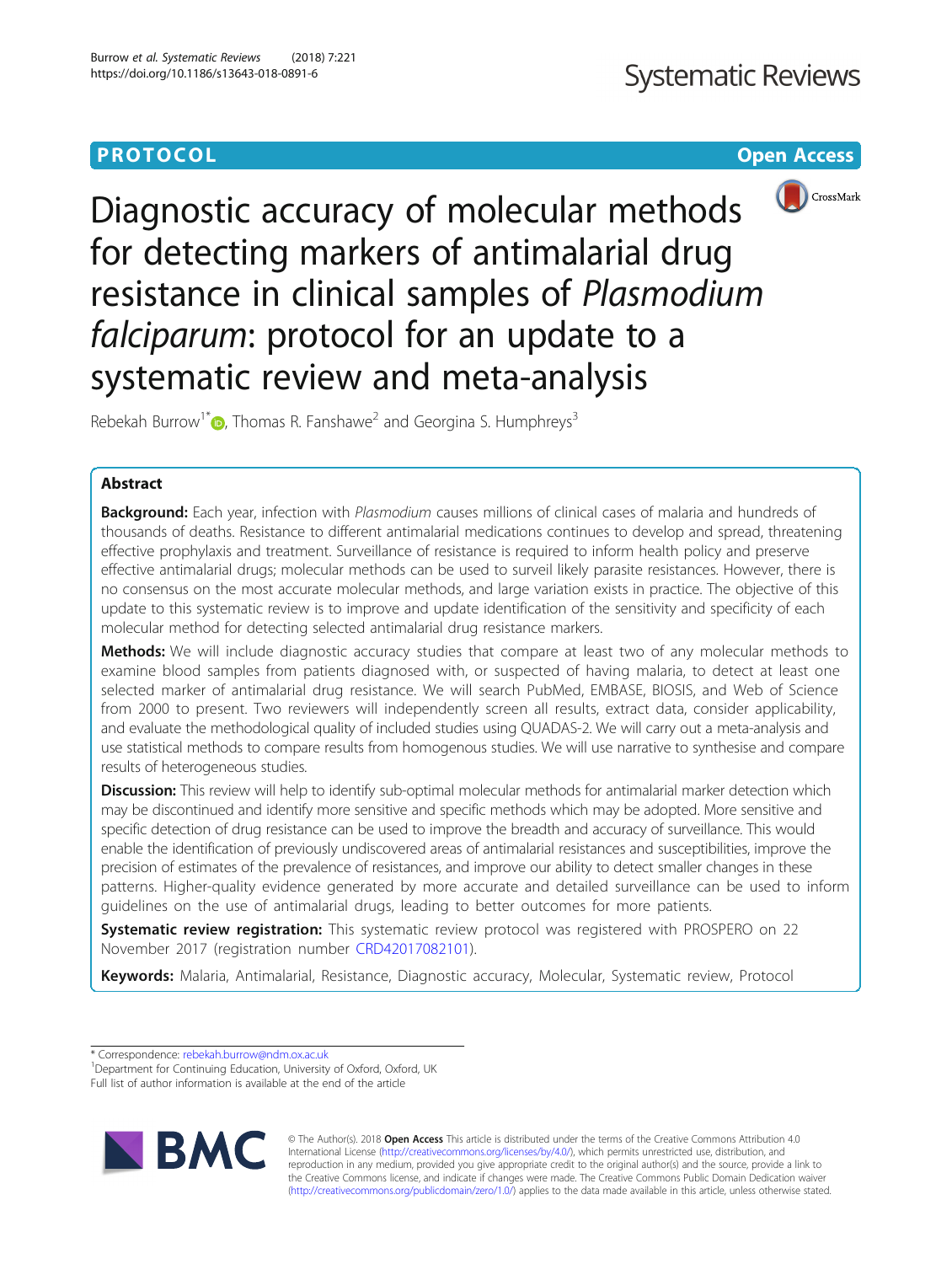# Introduction

Infection with Plasmodium caused approximately 216 million clinical cases of malaria and 445,000 deaths in 2016 [[1](#page-4-0)]. However, malaria can be prevented and treated effectively [\[2,](#page-4-0) [3\]](#page-4-0). However, some Plasmodium falciparum (P. falciparum) parasites are resistant, or less susceptible, to some antimalarial chemotherapies [[4](#page-4-0)–[13\]](#page-4-0). The emergence and spread of drug-resistant parasites are a great impediment to achieving control of malaria and eventual elimination.

While worldwide surveillance of artemisinin resistance has been prioritised, surveillance of resistances to other prophylactic and curative antimalarials is also essential [[14](#page-4-0)–[17](#page-4-0)]. Continuous global surveillance of therapeutic efficacy and drug resistance is enabling the detection of epidemiological patterns of parasite resistances to antimalarial drugs in order to inform malaria prevention and treatment policies [\[18](#page-4-0), [19\]](#page-4-0).

Historically, parasite resistances have been determined using clinical trials or observational studies. In addition, for a limited number of clinical samples, therapeutic efficacy can be tested through ex vivo and in vitro culture methods. Molecular methods may offer many advantages over both of these: reduced patient burden, reduced number of staff, faster results, and the opportunity to test possible resistances to many antimalarial drugs [[14](#page-4-0), [20](#page-5-0)–[22](#page-5-0)]. However, the correlation between the genotypes of markers and the phenotypes of resistances is mixed in strength for different molecular markers; the clinical relevance of these molecular markers varies [[23,](#page-5-0) [24\]](#page-5-0).

There is a lack of a standardised protocol for detecting resistance via molecular markers, with variation in sample type, collection, storage, DNA extraction, marker detection, and analysis of results, all of which may also affect the sensitivity and specificity of methods [\[14](#page-4-0), [25](#page-5-0)].

It seems likely that there is a variation in the accuracy of different molecular methods for detecting antimalarial drug resistance. For example, for similar patients, Sarmah et al. [[26\]](#page-5-0) determined pfdhfr N51I, C59R, and S108N for 75/75 samples, while Mishra et al. [\[27](#page-5-0)] were successful for 232/311 samples.

An updated systematic review will identify the molecular methods in use and the sensitivity and specificity of each method for detecting each drug resistance marker. Any methods found to be sub-optimal in a particular setting could be discontinued from use and replaced by the more sensitive and specific methods. Use of more sensitive and specific methods could require fewer resources to generate an equal amount of data. It could result in fewer gaps in surveillance and increased accuracy of surveillance. Improved surveillance could identify previously undiscovered pockets of antimalarial resistances and susceptibilities, improve the accuracy and precision of estimates of known resistance, and improve our ability to detect smaller changes in these patterns.

Improved guidelines on the use of antimalarial drugs, based on this more complete, accurate, and precise information, would likely lead to better outcomes for more patients.

One review on the subject has been carried out; the sensitivities and specificities of many methods were determined in different settings. However, the confidence intervals were large, and the risks of bias were unclear for many studies. In addition, this review was carried out by a single reviewer; an update and extension to the first review is required to improve the methodological quality of the review and to include additional studies [[28\]](#page-5-0).

# **Objectives**

The objectives of this review are to:

- Obtain per study estimates of the sensitivity and specificity of each molecular method for determining the genotype of each drug resistance marker.
- Obtain summary estimates of the sensitivity and specificity of each molecular method for determining the genotype of each drug resistance marker.
- Use statistical methods to compare estimates of sensitivity and specificity of different methods to identify the most sensitive and specific methods.
- Narratively synthesise and compare estimates of sensitivity and specificity to identify the most sensitive and specific methods when statistical synthesis and comparison are not appropriate.

# Methods

This protocol was designed and prepared following guidance from PRISMA, PRISMA-Abstracts, PRISMA-P, and PRISMA-DTA guidelines [\[29](#page-5-0)–[35\]](#page-5-0).

# Eligibility criteria

We will select studies according to the criteria below:

- We will include only diagnostic accuracy studies. We will include case-control studies in the review but may exclude them from the meta-analysis.
- We will include studies examining any number of blood samples, taken from patients or asymptomatic patients when there is a suspicion that they may be carrying *P. falciparum* parasites. We will exclude data generated using artificial infections, lab-adapted Plasmodium strains, and 'spiked' samples.
- We will include as index and reference tests any molecular methods for determining the presence or the genotype of at least one molecular marker associated with antimalarial drug resistance. We will include all studies comparing at least two methods.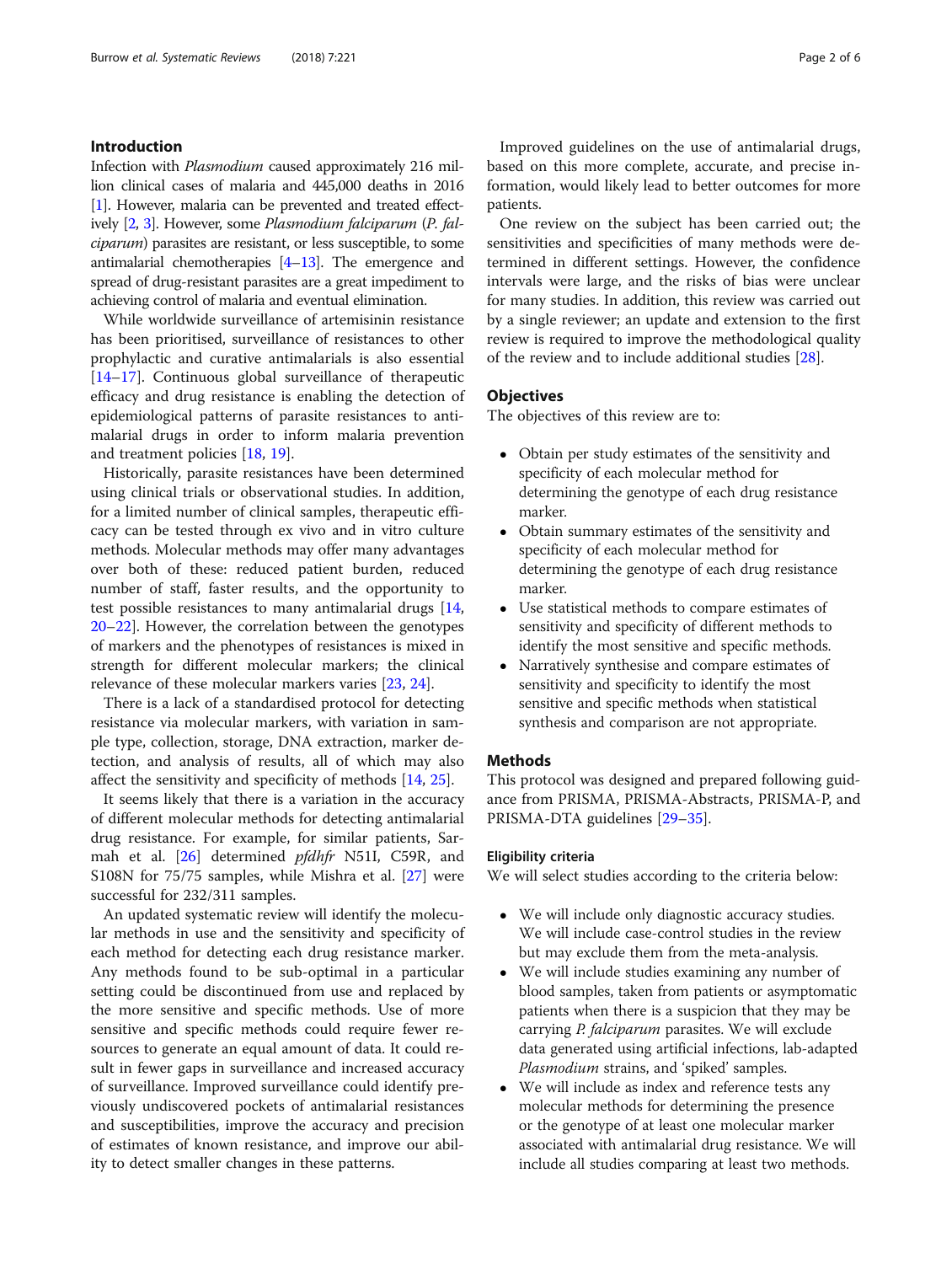<span id="page-2-0"></span>There is no gold standard test and no exhaustive list of methods. By including all methods, we aim to include evidence applicable to all surveillance settings. This was a successful technique for the first iteration of this review.

- The target condition is the genotype, haplotype, or copy number of a molecular marker of antimalarial drug resistance; the genes containing these markers are listed in Table 1. We will include studies that examine at least one of these genes.
- We will include studies for which sufficient data to construct a  $2 \times 2$  table of test accuracy is published or can be obtained from authors. When results to construct a  $2 \times 2$  table are not recovered, studies will be listed but will not be included in the quantitative or narrative syntheses.
- We will include studies from any setting, regardless of the prevalence of Plasmodium or presence of different *Plasmodium* species.
- We will not restrict studies by language of publication.
- We will include only studies for which there is published report.

# Information sources

We will search PubMed, EMBASE (Ovid), BIOSIS (Web of Knowledge), and Web of Science Core Collection (Web of Knowledge) from 2000 to present. We will not search for studies published before 2000 as none were found in the comprehensive search from 1983 undertaken in the first iteration of this review. We will check reference lists of eligible studies identified through the search. We will circulate a list of the eligible reports to authors of included reports and to experts in malaria diagnostics and drug resistance that we have identified. We will make an initial search and a second search later in the review to check for new studies. We will utilise literature search strategies using medical subject headings (MeSH) and terms related to malaria, drug resistance, genes of interest, and molecular methods. No filters will be used. Piloted search terms for all databases are included in Additional file [1](#page-4-0).

# Data management

We will upload literature search results to EndNote 8.2 software and Covidence.

# Selection process

We will assess titles or titles and abstracts of search results using a piloted screening checklist based on our inclusion and exclusion criteria; the screening checklist is available in Additional file [2.](#page-4-0) We will obtain the full text of reports for any potentially eligible studies or when there is any uncertainty. We will use the same screening form to assess full-text reports.

We will use report and study details to identify multiple reports of the same study or samples; we will compare any potential duplicate reports in full. At any stage of the review, if we find multiple reports of the same study, all but one report will be excluded. A second reviewer will independently screen the search results. A third reviewer will resolve disagreements. We will record at least one reason that reports or studies are excluded. Review authors will not be blind to the journal titles, study authors, or institution.

# Data collection process

We will extract data from all eligible studies using piloted standardised data extraction forms; the data extraction forms are available in Additional file [3.](#page-4-0) Two reviewers will independently extract all data. Disagreements will be resolved by a third reviewer. When necessary, we will seek from authors, using the results data extraction form in Additional file [4,](#page-4-0) unpublished data to construct  $2 \times 2$  tables of test accuracy.

# Data items

We will extract report and publication details. We will extract study identifiers and characteristics including design, location and time, patient and sample characteristics, molecular methods used and markers examined, flow and timing of patients, and samples through testing.

Table 1 Associations of mutations in P. falciparum with antimalarial resistance

| Gene                                       | Associated with susceptibility or resistance to                                                      |
|--------------------------------------------|------------------------------------------------------------------------------------------------------|
| Chloroquine resistance transporter (pfcrt) | Amodiaquine, chloroquine, lumefantrine, quinine                                                      |
| Cytochrome b (pfcytb)                      | Atovaguone                                                                                           |
| Dihydrofolate reductase (pfdhfr)           | Cycloguanil, proguanil, pyrimethamine                                                                |
| Dihydropteroate synthase (pfdhps)          | Sulphadoxine                                                                                         |
| Kelch 13 (pfk13)                           | Artemisinins                                                                                         |
| Multi-drug resistance 1 (pfmdr1)           | Amodiaguine, artemisinins, chloroguine, halofantrine, lumefantrine, mefloguine, piperaguine, quinine |
| Plasmepsin 2 (pfpm2)                       | Piperaguine                                                                                          |
| Plasmepsin 3 (pfpm3)                       | Piperaquine                                                                                          |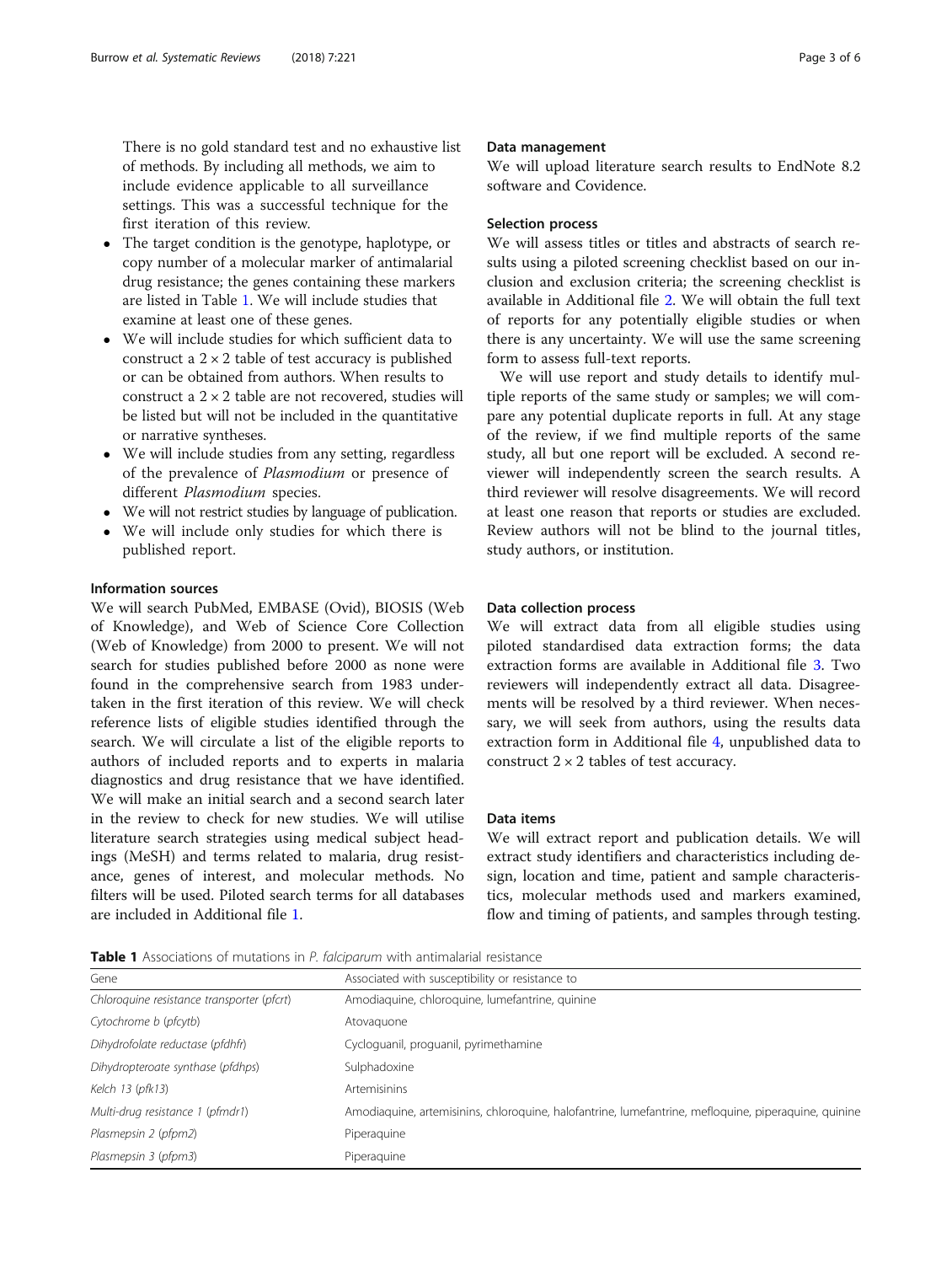We will extract details on potential sources of bias for assessment using the QUADAS-2 (Quality Assessment of Diagnostic Accuracy Studies) checklist and other items recommended by STARD (Standards for Reporting of Diagnostic Accuracy) [\[36](#page-5-0), [37\]](#page-5-0). We will extract all results relating to test accuracy. A full list of data items is available in Additional file [3.](#page-4-0)

Sensitivity and specificity will be calculated from any test accuracy outcomes provided. If data cannot be obtained in a numeric format, it will be translated from graphically presented data using im2graph 1.21.

### Outcomes and prioritisation

The primary outcome will be:

 The sensitivity and specificity from each study, of each molecular method for determining the genotype of any drug resistance markers in any gene listed in Table [1](#page-2-0).

# Risk of bias in individual studies

We will assess the risk of bias using the piloted adapted QUADAS-2 tool in Additional file [4.](#page-4-0) For each domain, two reviewers will independently make an assessment of the risk of bias from the extracted information and rate the risk of bias as "low", "high", or "unclear". If insufficient data is available in reports or obtained as planned, the risk of bias will be rated as "unclear". Disagreements will be resolved by a third reviewer. In addition, we will consider other sources of bias. We will create a graphical representation of risk of bias within included studies using Covidence. We will describe how the results of the assessment contribute to the overall findings of the review.

### Data synthesis

We will perform analyses using Stata 15 and display key characteristics in tables. For each study, we will determine sensitivity and specificity with 95% confidence intervals (CIs). Where haplotypes are reported, they will be synthesised independently to genotypes. It is anticipated that thresholds of test positivity and details of multiple test readers will not be available in published reports, as found in the initial iteration of this review. Indeterminate test results will be used to construct  $3 \times 3$ tables of test accuracy and included in calculations of sensitivity and specificity. Index and reference tests will be grouped by exact methods.

### Meta-analysis

We will follow the methods recommended by the Cochrane Collaboration Handbook for Diagnostic Test Accuracy Reviews [\[33\]](#page-5-0). Where we judge that studies are sufficiently similar in design, setting, patient and sample characteristics, and test conduct, we will plot their sensitivity and specificity estimates in ROC space and conduct meta-analyses using a bivariate random-effects model to generate and compare summary estimates of sensitivity and specificity.

If we carry out a meta-analysis, we will use a meta-regression to examine heterogeneity in relation to study setting, patient and sample characteristics, and test conduct. We will carry out a sensitivity analysis to examine any assumptions that combining studies with different study settings, patient and sample characteristics, and test conduct was justified. We will use hierarchical logistic regression to compare estimates of sensitivity and specificity for different tests. We will calculate correlation coefficients to test relatedness of sensitivity and specificity.

Where studies are heterogeneous in design, setting, patient and sample characteristics, or test conduct, we will not carry out a meta-analysis and will synthesise the data through narrative, following guidance from Popay et al. [\[38](#page-5-0)].

### Publication bias

We will not carry out a formal assessment of publication bias of studies included in this review; techniques such as funnel plots and regression tests have not been found to be useful for identifying publication bias of diagnostic test accuracy studies [[39\]](#page-5-0).

# Confidence in cumulative estimate

We will assess the quality of evidence using Grading of Recommendations Assessment, Development and Evaluation (GRADE) methodology [\[40\]](#page-5-0). We will consider additional domains where appropriate. We will designate quality as high (further research is very unlikely to change our confidence in the estimate of effect), moderate (further research is likely to have an important impact on our confidence in the estimate of effect and may change the estimate), low (further research is very likely to have an important impact on our confidence in the estimate of effect and is likely to change the estimate), or very low (very uncertain about the estimate of effect).

# **Discussion**

This updated review will help to identify sub-optimal molecular methods for antimalarial marker detection which may be discontinued and identify more sensitive and specific methods which may be adopted. More sensitive and specific detection of drug resistance can be used to improve the breadth and accuracy of surveillance. This would enable the identification of previously undiscovered areas of antimalarial resistances and susceptibilities, improve the precision of estimates of the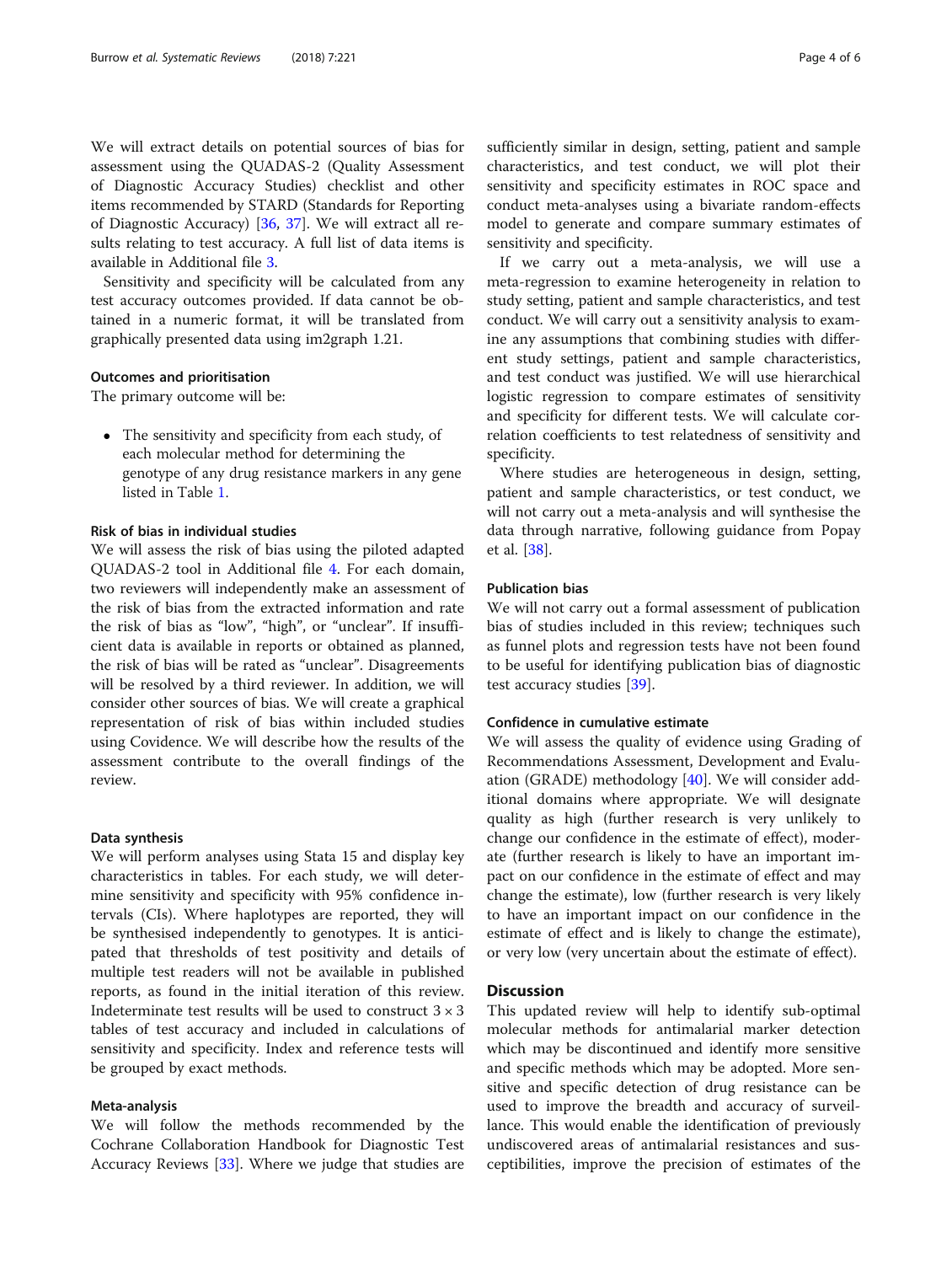<span id="page-4-0"></span>prevalence of resistances, and improve our ability to detect smaller changes in these patterns. Higher-quality evidence generated by more accurate and detailed surveillance can be used to inform guidelines on the use of antimalarial drugs, leading to better outcomes for more patients.

# Additional files

| <b>Additional file 1:</b> Piloted search terms. (DOCX 15 kb)                        |
|-------------------------------------------------------------------------------------|
| <b>Additional file 2:</b> Piloted screening checklist. (DOCX 13 kb)                 |
| <b>Additional file 3:</b> Piloted data extraction forms. (DOCX 15 kb)               |
| <b>Additional file 4:</b> Piloted modified QUADAS-2 risk of bias tool. (DOCX 13 kb) |

### Abbreviations

pfcrt: Plasmodium falciparum chloroquine resistance transporter; pfcytb: Plasmodium falciparum cytochrome b; pfdhfr: Plasmodium falciparum dihydrofolate reductase; pfdhps: Plasmodium falciparum dihydropteroate synthase; pfk13: Plasmodium falciparum kelch 13; pfmdr1: Plasmodium falciparum multi-drug resistance transporter 1; pfpm2: Plasmodium falciparum plasmepsin 2; pfpm3: Plasmodium falciparum plasmepsin 3

### Acknowledgements

Thank you to Nia Roberts who advised on the development of a difficult search strategy for the first iteration of this review, and to Chris Butler who advised on the development of the protocol for the first iteration of this review.

#### **Amendments**

All protocol amendments will be described, dated, and justified in the published systematic review and in the registration in PROSPERO.

#### Funding

No funding or sponsorship has been received for this systematic review.

# Availability of data and materials

The datasets used and/or analysed during the current study are available from Open Science Framework at <https://osf.io/tj93v/>.

#### Authors' contributions

RB conceived the study. RB, TF, and GH developed the study design proposal and wrote the manuscript. RB, TF, and GH approved the final manuscript and are the guarantors of this work.

### Ethics approval and consent to participate

Not applicable.

# Consent for publication

Not applicable.

### Competing interests

RB is an author of a report of an eligible study. TF and GH declare that they have no conflicts of interest.

# Publisher's Note

Springer Nature remains neutral with regard to jurisdictional claims in published maps and institutional affiliations.

# Author details

<sup>1</sup>Department for Continuing Education, University of Oxford, Oxford, UK. <sup>2</sup>Nuffield Department of Primary Care Health Sciences, University of Oxford, Oxford, UK. <sup>3</sup>Green Templeton College, University of Oxford, Oxford, UK.

Received: 12 December 2017 Accepted: 22 November 2018 Published online: 05 December 2018

### References

- 1. WHO: World Malaria Report 2017. In World Malaria Report (World Health Organization ed. [http://www.who.int/malaria/publications/world-malaria](http://www.who.int/malaria/publications/world-malaria-report-2017/en/)[report-2017/en/:](http://www.who.int/malaria/publications/world-malaria-report-2017/en/) World Health Organization; 2017.
- 2. Chiodini PLP, D. Whitty, C J.M. and Lalloo, D.G.: Guidelines for malaria prevention in travellers from the United Kingdom, 2017. England PH ed. [www.gov.uk/government/uploads/system/uploads/attachment\\_data/file/](http://www.gov.uk/government/uploads/system/uploads/attachment_data/file/652892/Guidelines_for_malaria_prevention_in_travellers_from_the_UK_2017.pdf) [652892/Guidelines\\_for\\_malaria\\_prevention\\_in\\_travellers\\_from\\_the\\_UK\\_](http://www.gov.uk/government/uploads/system/uploads/attachment_data/file/652892/Guidelines_for_malaria_prevention_in_travellers_from_the_UK_2017.pdf) [2017.pdf](http://www.gov.uk/government/uploads/system/uploads/attachment_data/file/652892/Guidelines_for_malaria_prevention_in_travellers_from_the_UK_2017.pdf): Public Health England; 2017.
- 3. WHO. Guidelines for the treatment of malaria. In: Guidelines for the treatment of malaria. 3rd edition. Geneva: World Health Organization; 2015. WHO Guidelines Approved by the Guidelines Review Committee.
- 4. Bousema JT, Gouagna LC, Meutstege AM, Okech BE, Akim NI, Githure JI, Beier JC, Sauerwein RW. Treatment failure of pyrimethamine-sulphadoxine and induction of Plasmodium falciparum gametocytaemia in children in western Kenya. Tropical Med Int Health. 2003;8:427–30.
- 5. Korsinczky M, Chen N, Kotecka B, Saul A, Rieckmann K, Cheng Q. Mutations in Plasmodium falciparum cytochrome b that are associated with atovaquone resistance are located at a putative drug-binding site. Antimicrob Agents Chemother. 2000;44:2100–8.
- 6. Nosten F, van Vugt M, Price R, Luxemburger C, Thway KL, Brockman A, McGready R, ter Kuile F, Looareesuwan S, White NJ. Effects of artesunatemefloquine combination on incidence of Plasmodium falciparum malaria and mefloquine resistance in western Thailand: a prospective study. Lancet. 2000;356:297–302.
- 7. Trape JF, Pison G, Preziosi MP, Enel C, Desgrees du Lou A, Delaunay V, Samb B, Lagarde E, Molez JF, Simondon F. Impact of chloroquine resistance on malaria mortality. C R Acad Sci III. 1998;321:689–97.
- 8. Price RN, von Seidlein L, Valecha N, Nosten F, Baird JK, White NJ. Global extent of chloroquine-resistant Plasmodium vivax: a systematic review and meta-analysis. Lancet Infect Dis. 2014;14:982–91.
- 9. Davlantes E, Dimbu PR, Ferreira CM, Florinda Joao M, Pode D, Felix J, Sanhangala E, Andrade BN, Dos Santos Souza S, Talundzic E, et al. Efficacy and safety of artemether-lumefantrine, artesunate-amodiaquine, and dihydroartemisinin-piperaquine for the treatment of uncomplicated Plasmodium falciparum malaria in three provinces in Angola, 2017. Malar J. 2018;17:144.
- 10. Thanh NV, Thuy-Nhien N, Tuyen NT, Tong NT, Nha-Ca NT, Dong LT, Quang HH, Farrar J, Thwaites G, White NJ, et al. Rapid decline in the susceptibility of Plasmodium falciparum to dihydroartemisinin-piperaquine in the south of Vietnam. Malar J. 2017;16:27.
- 11. Ashley EA, Dhorda M, Fairhurst RM, Amaratunga C, Lim P, Suon S, Sreng S, Anderson JM, Mao S, Sam B, et al. Spread of artemisinin resistance in Plasmodium falciparum malaria. N Engl J Med. 2014;371:411–23.
- 12. Ecker AL, Fidock MA, D A. Molecular markers of Plasmodium resistance to antimalarials. In: Staines HMK S, editor. Treatment and prevention of malaria. Switzerland: Springer; 2012. [https://link.springer.com/chapter/10.1007/978-3-](https://link.springer.com/chapter/10.1007/978-3-0346-0480-2_13) [0346-0480-2\\_13](https://link.springer.com/chapter/10.1007/978-3-0346-0480-2_13)
- 13. Bopp S, Magistrado P, Wong W, Schaffner SF, Mukherjee A, Lim P, Dhorda M, Amaratunga C, Woodrow CJ, Ashley EA, et al. Plasmepsin II-III copy number accounts for bimodal piperaquine resistance among Cambodian Plasmodium falciparum. Nat Commun. 2018;9:1769.
- 14. WHO: Global report on antimalarial drug efficacy and drug resistance: 2000– 2010. (World Health Organization ed. [http://www.who.int/malaria/](http://www.who.int/malaria/publications/atoz/9789241500470/en/) [publications/atoz/9789241500470/en/:](http://www.who.int/malaria/publications/atoz/9789241500470/en/) World Health Organization; 2010.
- 15. WHO: Mass drug administration, mass screening and treatment and focal screening and treatment for malaria. In WHO Evidence Review Group meeting report World Health Organisation ed. [http://www.who.int/malaria/](http://www.who.int/malaria/mpac/mpac-sept2015-erg-mda-report.pdf) [mpac/mpac-sept2015-erg-mda-report.pdf](http://www.who.int/malaria/mpac/mpac-sept2015-erg-mda-report.pdf): World Health Organisation; 2015.
- 16. WHO: Eliminating malaria in the Greater Mekong Subregion: united to end a deadly disease. In Malaria (Organisation WH ed. [http://www.who.int/](http://www.who.int/malaria/publications/atoz/eliminating-malaria-greater-mekong/en/) [malaria/publications/atoz/eliminating-malaria-greater-mekong/en/](http://www.who.int/malaria/publications/atoz/eliminating-malaria-greater-mekong/en/): World Health Organisation; 2016.
- 17. Klein EY. Antimalarial drug resistance: a review of the biology and strategies to delay emergence and spread. Int J Antimicrob Agents. 2013;41:311–7.
- 18. Antimalarial Drug Efficacy Maps.
- 19. WWARN Explorer.